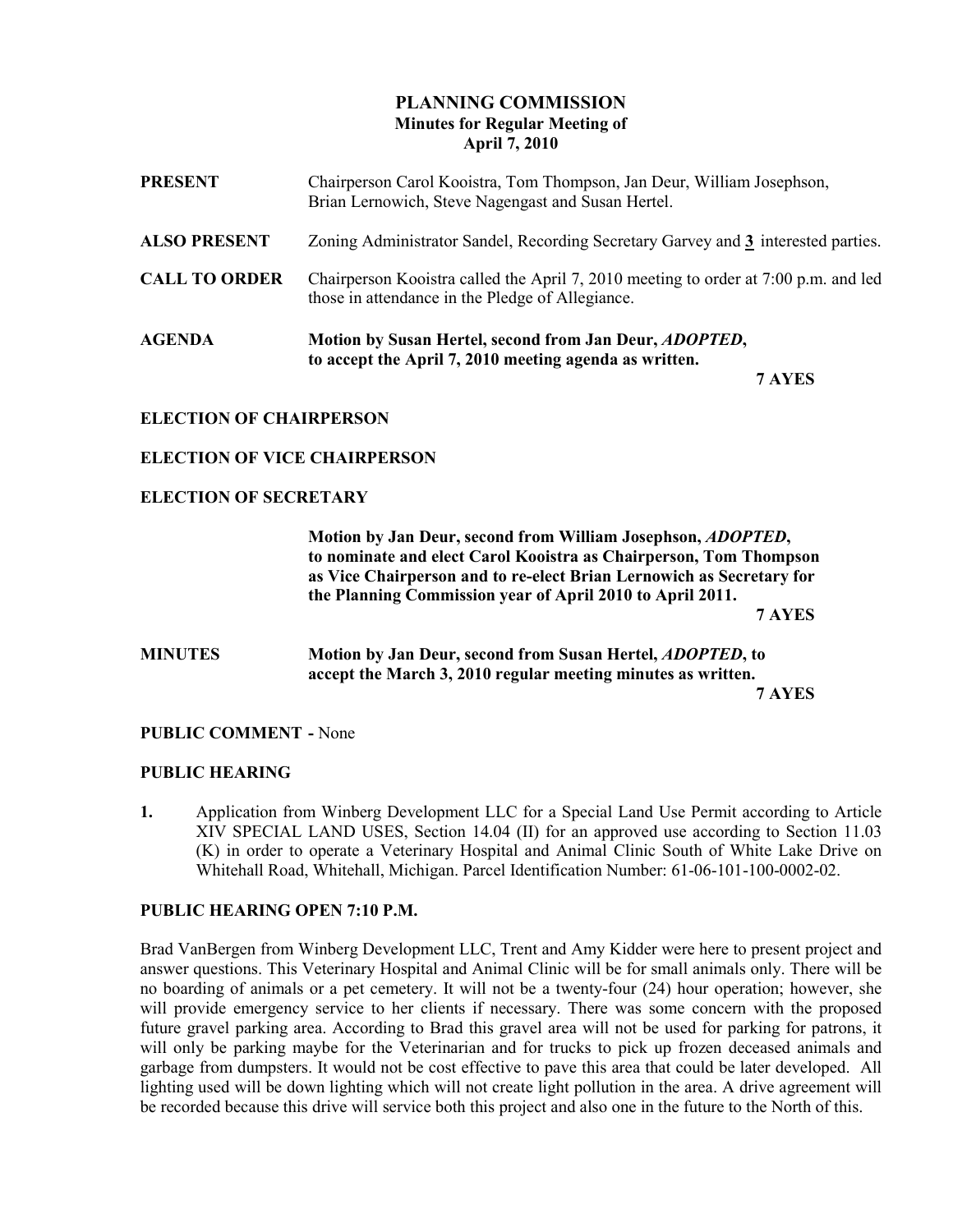### PUBLIC HEARING CLOSED 8:12 P.M.

 Motion by Jan Deur, second from Brian Lernowich, ADOPTED, to recommend approval to the Township Board of Trustees a Special Land Use Permit according to Section 11.03 (K) in order to operate a Veterinary Hospital and Animal Clinic South of White Lake Drive on Whitehall Road, Whitehall, Michigan, Parcel Identification Number: 61-06-101-100-0002-02.

7 AYES

 Motion by William Josephson, second from Susan Hertel, ADOPTED, to approve the Preliminary Site Plan Review for the construction of a Veterinary Hospital and Animal Clinic South of White Lake Drive on Whitehall Road, Whitehall, Michigan, Parcel Identification Number: 61-06-101-100-0002-02.as submitted.

7 AYES

### NEW BUSINESS

1. Accessory Buildings - The Township Board moved to request the examination of the current zoning ordinance which prohibits accessory buildings on vacant parcels, unless the parcels are in the Agricultural Overlay District and a report to the Board of Trustees regarding findings.

### **DISCUSSION**

Consensus of Planning Commissioners is that the Accessory Buildings Ordinance should remain as is. The following concerns were cited if they would be allowed on vacant parcels: 1) they could no longer be called Accessory Buildings. 2) Because there is a greater chance of someone using the accessory building as living quarters. 3) Over abundance of storage items could be stored outside of the building creating a public nuisance to adjoining neighbors. Chairperson Kooistra will report these findings to Supervisor St. Amour.

## OLD BUSINESS

1. Duck Lake State Park Ordinance – Draft

Chairperson Kooistra handed out a draft from Cliff Bloom (shows changes). At the May meeting she will hand out a clean copy along with a letter of explanation from Cliff Bloom on the changes he made. The Planning Commission members are asked to review this draft copy before the May meeting and be ready to discuss the possibility of sending the draft ordinance to the State of Michigan for review.

2. Zoning Ordinance Review Committee – Draft Language for Section 3.32 Driveways

 Motion by Tom Thompson, second from William Josephson, ADOPTED, to approve as amended the language submitted by the Zoning Ordinance Review Committee and send to the Township Board of Trustees for their review and comment before a public hearing is set.

7 AYES

## COMMISSIONERS COMMENTS

Commissioner Deur gave an overview of the Zoning Seminar given by Clifford Bloom that he attended on April 1, 2010.